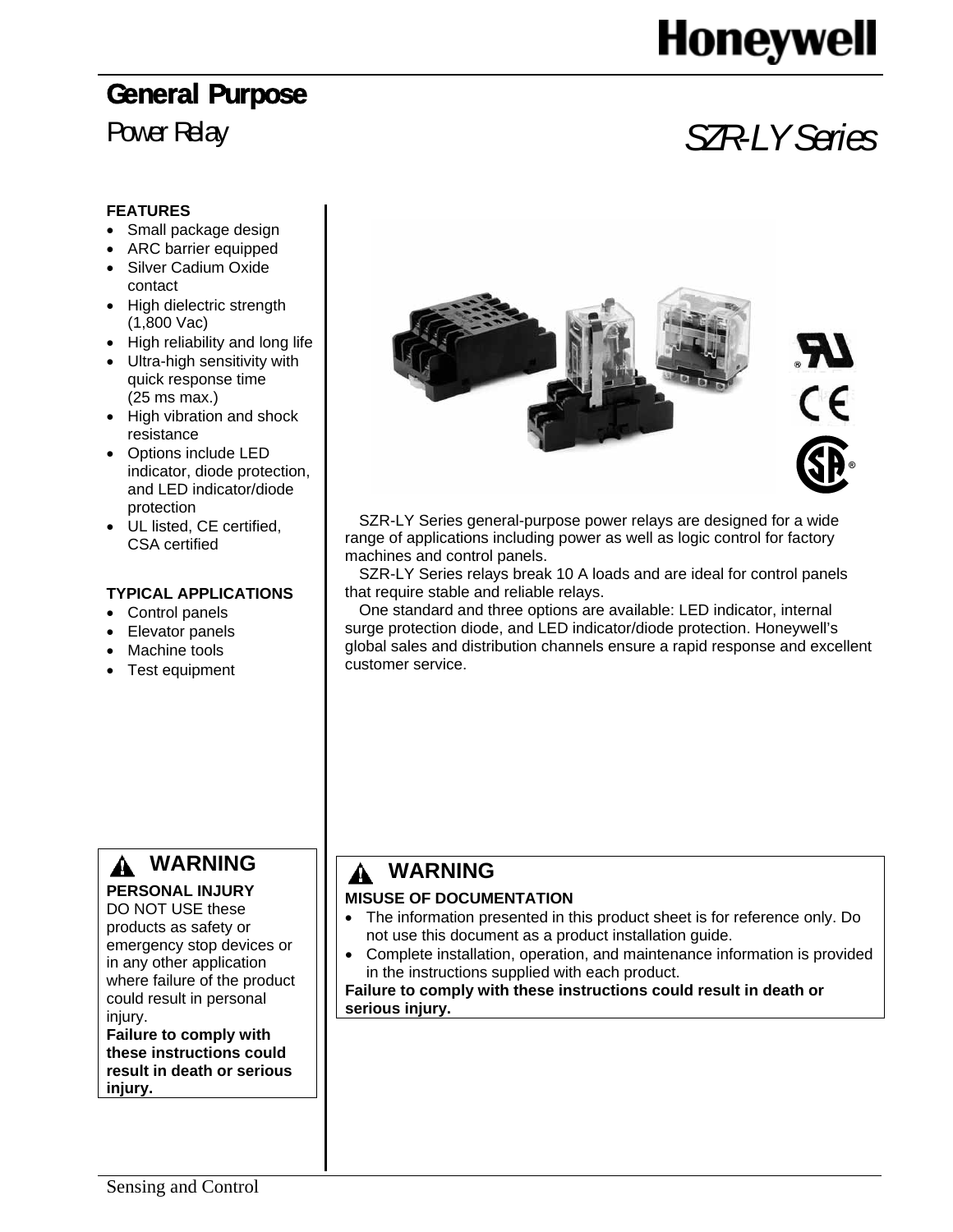### Power Relays *SZR-LY Series*

#### **RELAY MODEL SELECTION GUIDE**

| <b>Type</b>                       | <b>Terminal</b> | <b>Contact</b> | <b>Catalog Listing</b> |
|-----------------------------------|-----------------|----------------|------------------------|
| Standard                          | Plug-in/Solder  | <b>DPDT</b>    | <b>SZR-LY2-1</b>       |
|                                   |                 | 4PDT           | SZR-LY4-1              |
|                                   | <b>PCB</b>      | <b>DPDT</b>    | SZR-LY2-1P             |
|                                   |                 | 4PDT           | SZR-LY4-1P             |
| <b>LED</b> Indicator              | Plug-in/Solder  | <b>DPDT</b>    | SZR-LY2-N1             |
|                                   |                 | 4PDT           | SZR-LY4-N1             |
| DIODE surge suppression           |                 | <b>DPDT</b>    | SZR-LY2-D1             |
|                                   |                 | 4PDT           | SZR-LY4-D1             |
| LED indicator + surge suppression |                 | <b>DPDT</b>    | SZR-LY2-X1             |
|                                   |                 | 4PDT           | SZR-LY4-X1             |

#### **SOCKETS – REQUIRED ACCESSORIES**

|                                                             | <b>Din-rail Mounting</b> | <b>Solder Terminal</b> | <b>PCB Terminal</b> |
|-------------------------------------------------------------|--------------------------|------------------------|---------------------|
| <b>Relay Contact</b>                                        |                          |                        |                     |
| <b>DPDT</b><br>For use with<br>SZR-LY2-1, -<br>N1, -D1, -X1 |                          |                        |                     |
|                                                             | SZX-SLF-08N              | SZX-SLB-08             | SZX-SLB-08P         |
| 4PDT<br>For use with<br>SZR-LY4-1, -<br>N1, -D1, -X1        | SZX-SLF-14               | SZX-SLB-14             | SZX-SLB-14P         |

#### **CONTACT RATINGS**

| Load                          | Resistive Load   | Inductive load             |  |  |  |  |
|-------------------------------|------------------|----------------------------|--|--|--|--|
| Ratings                       | $(p.f. = 1)$     | $(p.f. = 0.4, L/R = 7$ ms) |  |  |  |  |
| <b>Rated load</b>             | 110 Vac, 10 A    | 110 Vac, 7.5 A             |  |  |  |  |
|                               | 24 Vdc, 10 A     | 24 Vdc, 5 A                |  |  |  |  |
| <b>Carry current</b>          | 10 A             |                            |  |  |  |  |
| Max. operating voltage        | 250 Vac, 125 Vdc |                            |  |  |  |  |
| <b>Max. operating current</b> | 10A              |                            |  |  |  |  |
| Max. switching capacity       | 1,100 VA, 240 W  | 825 VA, 120 W              |  |  |  |  |
| Min. permissible load         | 5 Vdc, 100 mA    |                            |  |  |  |  |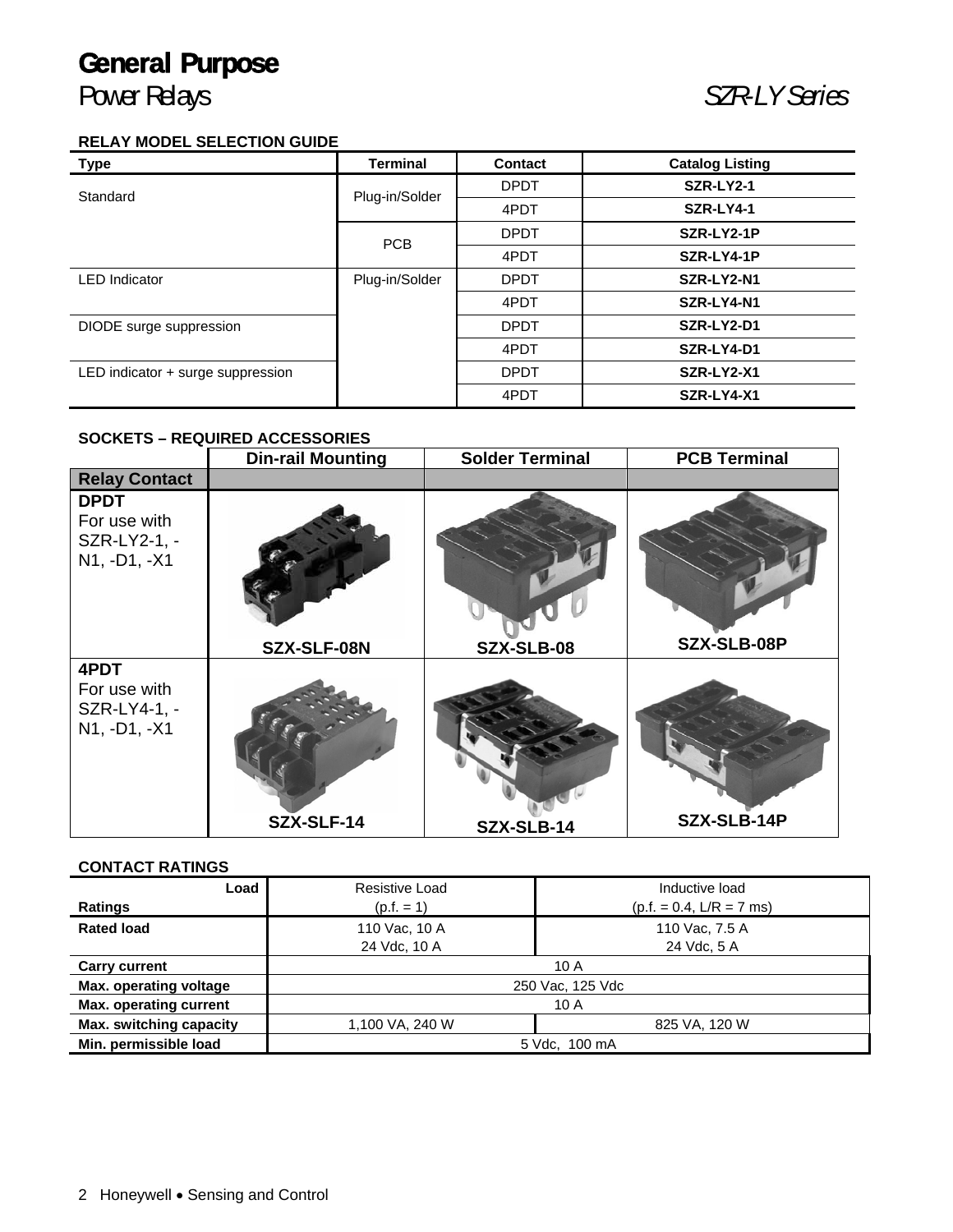### Power Relays *SZR-LY Series*

#### **COIL RATINGS (DPDT)**

|     |                         | <b>Rated Current (mA)</b> |         |                                  | Coil Inductance (H)           |                       |                           |                                  |                                  |                                    |
|-----|-------------------------|---------------------------|---------|----------------------------------|-------------------------------|-----------------------|---------------------------|----------------------------------|----------------------------------|------------------------------------|
|     | Rated<br>Voltage<br>(V) | 50 Hz                     | 60 Hz   | Coil<br>resistance<br>$(\Omega)$ | <b>Armature</b><br><b>OFF</b> | Armature<br><b>ON</b> | Pick-up<br>Voltage<br>(V) | <b>Dropout</b><br>Voltage<br>(V) | <b>Maximum</b><br>Voltage<br>(V) | Power<br><b>Consumption</b><br>(W) |
|     | 6                       | 214.1                     | 183     | 12.2                             | 0.04                          | 0.08                  |                           |                                  |                                  | Approx.                            |
|     | 12                      | 106.5                     | 91      | 46                               | 0.17                          | 0.33                  |                           |                                  |                                  | 1.0 W to 1.2 W                     |
|     | 24                      | 53.8                      | 46      | 180                              | 0.69                          | 1.3                   | Max.                      | Min.                             |                                  | (60 Hz)                            |
| AC  | 50                      | 25.7                      | 22      | 788                              | 3.22                          | 5.66                  | 80 %                      | 30%                              | 110%                             |                                    |
|     | 100/110                 | 11.7/12.9                 | 10/11   | 3,750                            | 14.54                         | 24.6                  |                           |                                  |                                  | Approx                             |
|     | 110/120                 | 9.9/10.8                  | 8.4/9.2 | 4,430                            | 19.2                          | 32.1                  |                           |                                  |                                  | 0.9 W to 1.1 W                     |
|     | 200/220                 | 6.2/6.8                   | 5.3/5.8 | 12,950                           | 54.75                         | 94.07                 |                           |                                  |                                  | (60 Hz)                            |
|     | 220/240                 | 4.8/5.3                   | 4.2/4.6 | 18,790                           | 83.5                          | 136.4                 |                           |                                  |                                  |                                    |
|     | 6                       | 150                       |         | 40                               | 0.17                          | 0.33                  |                           |                                  |                                  |                                    |
| DC. | 12                      | 75                        |         | 160                              | 0.73                          | 1.37                  | Max.                      | Min.                             |                                  | Approx.                            |
|     | 24                      | 36.9                      |         | 650                              | 3.2                           | 5.72                  | 80%                       | 10%                              | 110%                             | 0.9W                               |
|     | 48                      | 18.5                      |         | 2,600                            | 10.6                          | 21.0                  |                           |                                  |                                  |                                    |
|     | 100/110                 | 9.1/10                    |         | 11.000                           | 45.6                          | 86.2                  |                           |                                  |                                  |                                    |

#### **COIL RATINGS (4PDT)**

|     |                         | <b>Rated Current (mA)</b> |          |                                  | Coil Inductance (H)           |                       |                           |                                  |                                  |                                           |
|-----|-------------------------|---------------------------|----------|----------------------------------|-------------------------------|-----------------------|---------------------------|----------------------------------|----------------------------------|-------------------------------------------|
|     | Rated<br>Voltage<br>(V) | 50 Hz                     | 60 Hz    | Coil<br>resistance<br>$(\Omega)$ | <b>Armature</b><br><b>OFF</b> | Armature<br><b>ON</b> | Pick-up<br>Voltage<br>(V) | <b>Dropout</b><br>Voltage<br>(V) | <b>Maximum</b><br>Voltage<br>(V) | <b>Power</b><br><b>Consumption</b><br>(W) |
|     | 6                       | 386                       | 330      | 5                                | 0.02                          | 0.04                  |                           |                                  |                                  |                                           |
|     | 12                      | 199                       | 170      | 20                               | 0.1                           | 0.17                  |                           |                                  |                                  | Approx.                                   |
| AC. | 24                      | 93.6                      | 80       | 78                               | 0.38                          | 0.67                  | Max.                      | Min.                             |                                  | 1.95 W to 2.5 W                           |
|     | 50                      | 46.8                      | 40       | 350                              | 1.74                          | 2.88                  | 80 %                      | 30%                              | 110%                             | (60 Hz)                                   |
|     | 100/110                 | 22.5/25.5                 | 19/21.8  | 1.800                            | 10.5                          | 17.3                  |                           |                                  |                                  |                                           |
|     | 200/220                 | 11.5/13.1                 | 9.8/11.2 | 6.700                            | 33.1                          | 57.9                  |                           |                                  |                                  |                                           |
|     | 6                       | 240                       |          | 25                               | 0.09                          | 0.21                  |                           |                                  |                                  |                                           |
| DC. | 12                      | 120                       |          | 100                              | 0.39                          | 0.84                  | Max.                      | Min.                             |                                  | Approx.                                   |
|     | 24                      | 69                        |          | 350                              | 1.41                          | 2.91                  | 80%                       | 10%                              | 110%                             | 1.5W                                      |
|     | 48                      | 30                        |          | 1.600                            | 6.39                          | 13.6                  |                           |                                  |                                  |                                           |
|     | 100/110                 | 15/15.9                   |          | 6.900                            | 32                            | 63.7                  |                           |                                  |                                  |                                           |

Note 1: The rated current and coil resistance are measured at a coil temperature of 23 °C [73.4 °F] with tolerances of +15%, -20% for AC rated current and  $\pm$  15% for DC coil resistance.

Note 2: The rated current of N1 and X1 types is 4 mA higher than the value in the table above.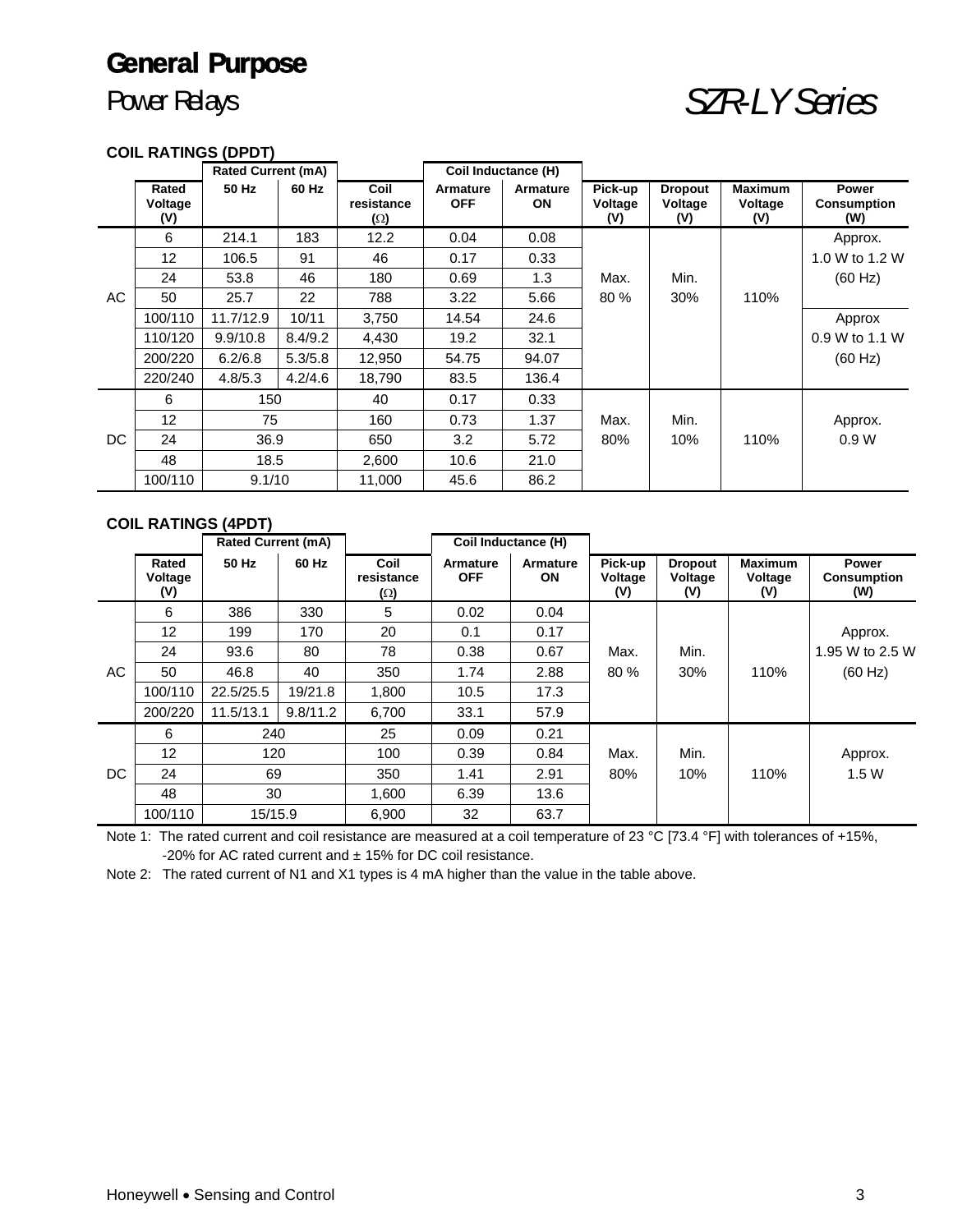#### **SPECIFICATIONS**

| --------------                            |                        |                                                                                    |  |  |  |  |
|-------------------------------------------|------------------------|------------------------------------------------------------------------------------|--|--|--|--|
| Contact material                          |                        | Silver Cadium Oxide                                                                |  |  |  |  |
| Contact resistance                        |                        | Max. 50 MOhm                                                                       |  |  |  |  |
| Operate time                              |                        | Max. 25 ms                                                                         |  |  |  |  |
| Release time                              |                        | Max. 25 ms                                                                         |  |  |  |  |
| Operating                                 | Mechanical             | 18,000 operations per hour                                                         |  |  |  |  |
| frequency                                 | Electrical             | 1,800 operations per hour                                                          |  |  |  |  |
| Insulation resistance                     |                        | Min. 100 Mw at 500 Vdc                                                             |  |  |  |  |
| Dielectric withstand voltage              |                        | 1,800 Vac 50 Hz/60 Hz for one minute between non-continuous current                |  |  |  |  |
|                                           |                        | carrying terminals and between coil thermals and contact terminals                 |  |  |  |  |
|                                           |                        | 1,000 Vac 50/60 Hz for 1 minute between contacts of same polarity                  |  |  |  |  |
| Vibration                                 | Mechanical durability  | 10 Hz to 55 Hz at double amplitude of 1.0 mm                                       |  |  |  |  |
| resistance                                | Malfunction durability | 10 Hz to 55 Hz at double amplitude of 1.0 mm                                       |  |  |  |  |
| Mechanical durability<br>Shock resistance |                        | 1,000 m/s <sup>2</sup> (approx. 100 g)                                             |  |  |  |  |
|                                           | Malfunction durability | 200 m/s <sup>2</sup> (approx. 20 g)                                                |  |  |  |  |
| Service life<br>Mechanical                |                        | AC: Min. 50 million operations (at operating frequency of 18,000 operations/hour)  |  |  |  |  |
|                                           |                        | DC: Min. 100 million operations (at operating frequency of 18,000 operations/hour) |  |  |  |  |
|                                           | Electrical             | DPDT: Min. 500,000 operations (at operating frequency of 1,800 operations/hour)    |  |  |  |  |
|                                           |                        | 4PDT: Min. 200,000 operations (at operating frequency of 1,800 operations/hour)    |  |  |  |  |
| Weight                                    |                        | DPDT: Approximately 35 g<br>4PDT: Approximately 65 g                               |  |  |  |  |

Note 1: The data shown above are of initial value

#### **CHARACTERISTIC DATA**







#### Electrical life

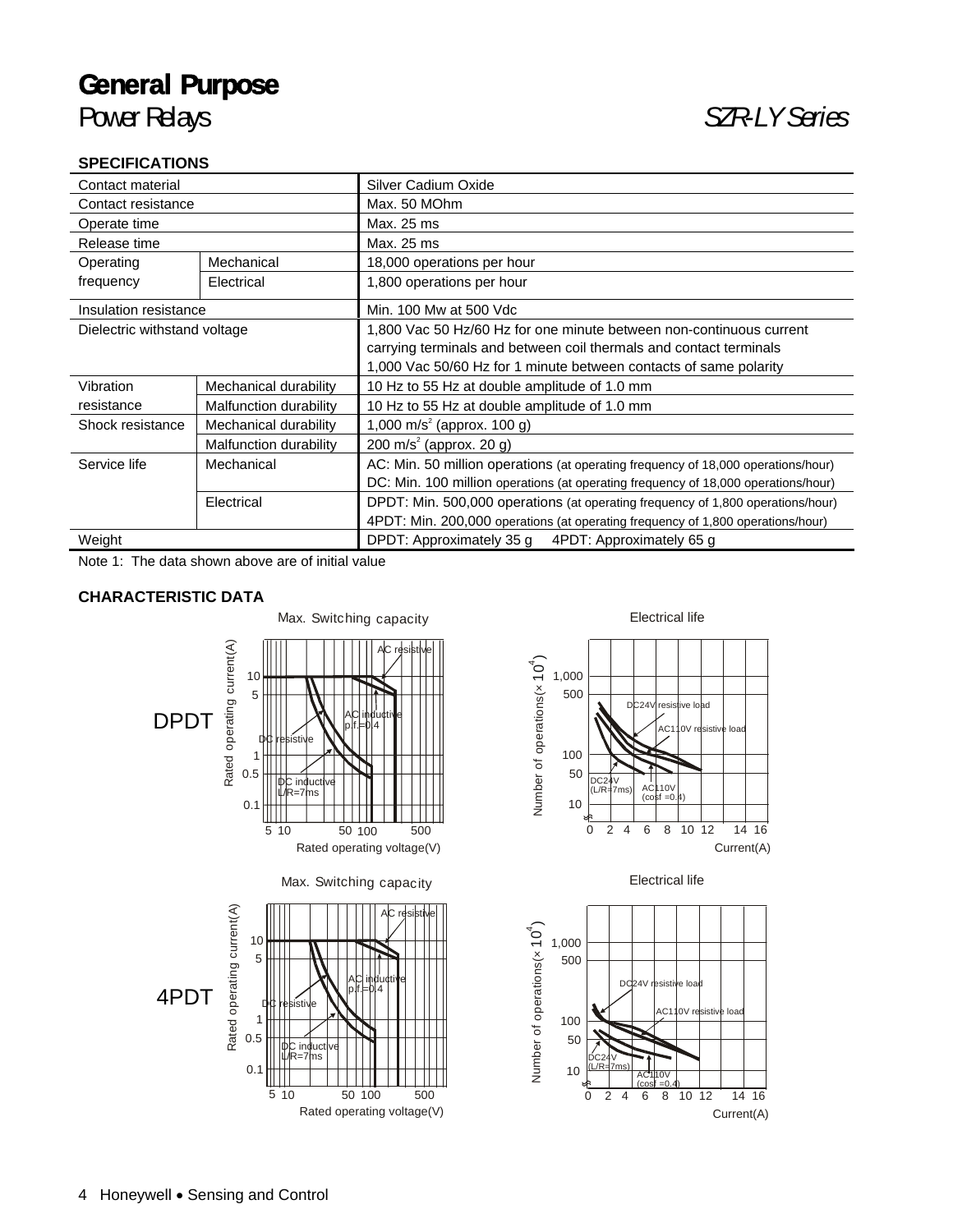### Power Relays **Bullet Accord Power Relays SZR-LY Series**



General Purpose Relay

240 Vac - Submitted for UL approval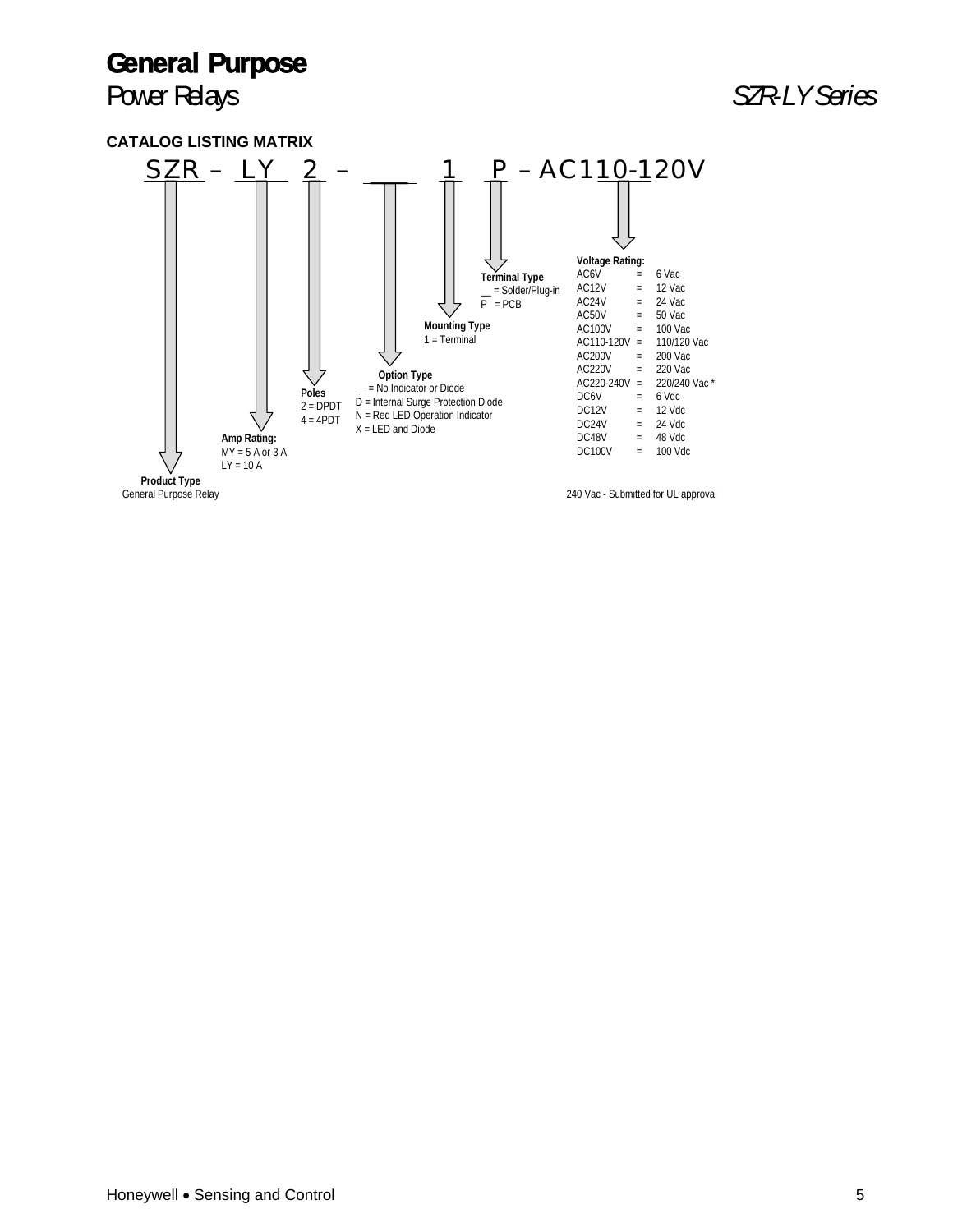### Power Relays *SZR-LY Series*

#### **HOLDING CLIPS**

- Holding clips are included with the sockets
- Holding clips for the SLF-08N cannot be removed once inserted
- The holding clip for the SLF-14 can be removed by pushing the side of the inserting hold with a sharp object
- Holding clips for all SMB sockets are wire for easy removal
- Holding clips are to be inserted into the slots provided on the socket

#### **DIMENSIONS** (For reference only – mm/in)

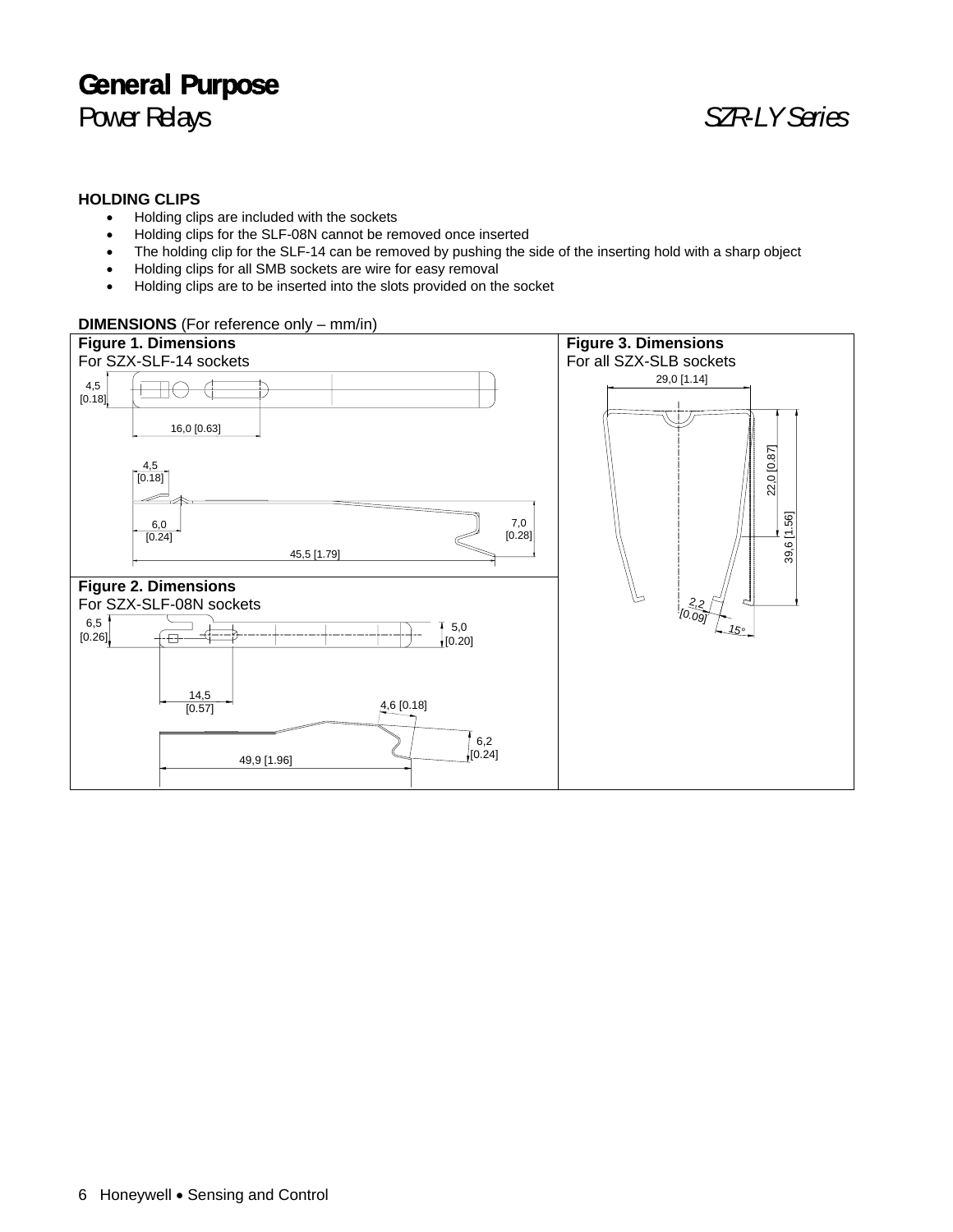

**FIGURE 4. DIMENSION, CIRCUIT DIAGRAM, TERMINAL ARRANGEMENT, AND MOUNTING HOLE FOR** SZR-LY2-1, SZR-LY2-N1, SZR-LY2-D1, and SZR-LY2-X1



**FIGURE 5. DIMENSION, CIRCUIT DIAGRAM, TERMINAL ARRANGEMENT, AND MOUNTING HOLE FOR** SZR-MY2-1P and SZR-MY4-1P







The circuit diagram is the same wit standard type of SZR-MY2-1 or the SZR-MY4-1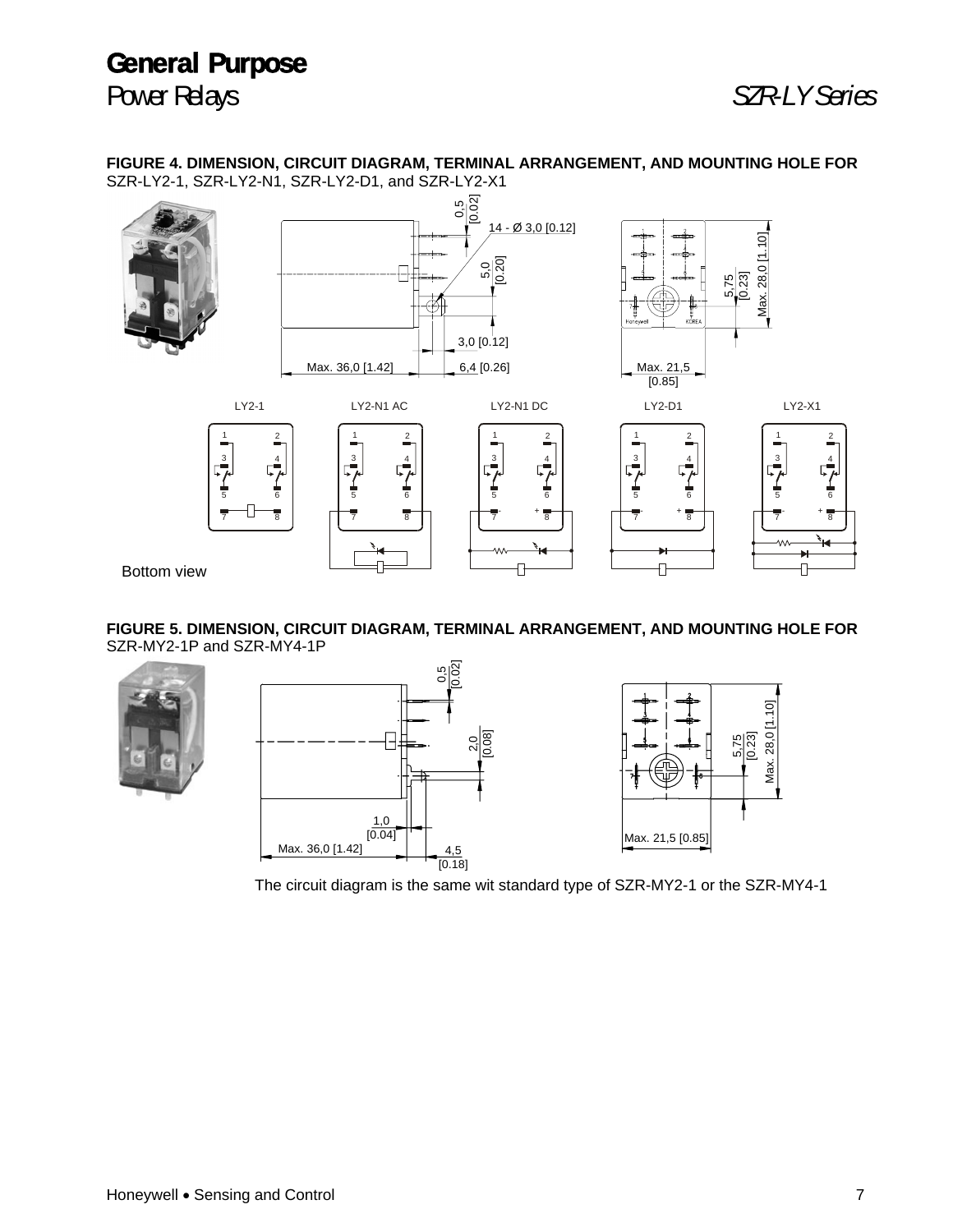Power Relays *SZR-LY Series*

[0.02] ს<br>0, 14 - O 3.0 Holes Max. 28,0 [1.10] Max. 28,0 [1.10]  $\frac{5.0}{0.20}$ [0.12] 5,0 3,0 Max. 36,0 [1.42]  $\begin{array}{|c|c|c|c|c|c|c|c|}\n\hline\n\text{Max. 36,0 [1.42]} & & & \downarrow \text{ 6,4 [0.25]} \\
\hline\n\end{array}$ Max. 41,5 [1.63] LY4-1 LY4-N1 DC LY4-N1 AC 1 2 3 4 1 2 3 4 1 2 3 4  $\frac{5}{4}$  $\frac{5}{4}$  $\mathbb{F}^6$ 5 6 7 8 6 7 8 7 8 10 11 12 10 11 12 10 11 12 9 9 9  $\overline{14}$  $\overline{14}$  $\overline{13}$ 13  $+$   $\frac{1}{14}$ 13 П LY4-D1 LY4-X1 1 2 3 4 1 2 3 4  $\frac{5}{7}$  $\frac{5}{1}$ 6 7 8 6 7 8 10 11 12 10 11 12 9 9 13  $+$   $\frac{1}{14}$   $\frac{1}{13}$  $+$   $\frac{1}{14}$ Ч η, П Bottom view

**FIGURE 6. DIMENSION, CIRCUIT DIAGRAM, TERMINAL ARRANGEMENT, AND MOUNTING HOLE FOR** SZR-LY4-1, SZR-LY4-N1, SZR-LY4-D1, and SZR-LY4-X1

**FIGURE 7. CIRCUIT DRAWING FOR** SZR-LY2- and SZR-LY4-

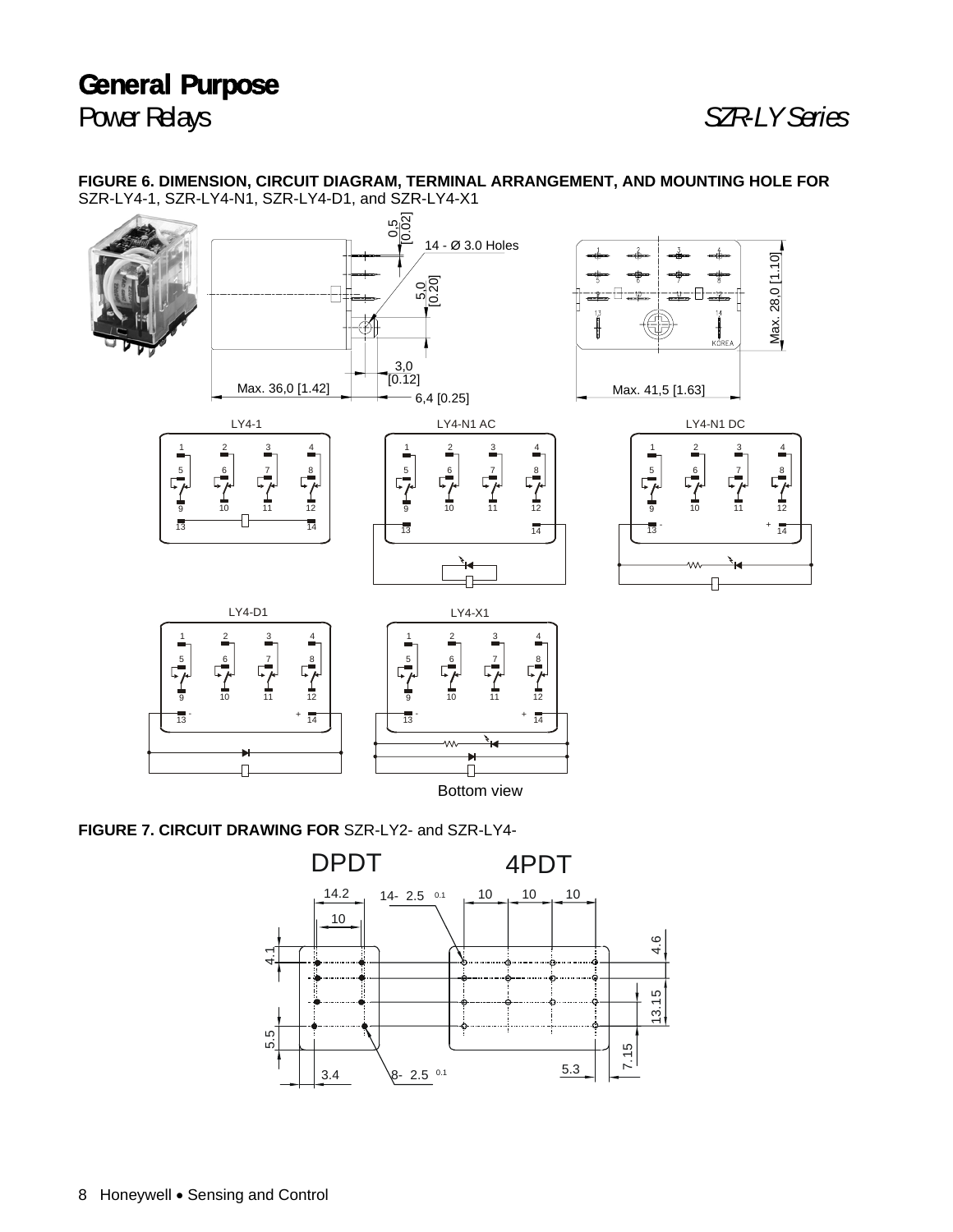### Power Relays *SZR-LY Series*

#### **SOCKETS**